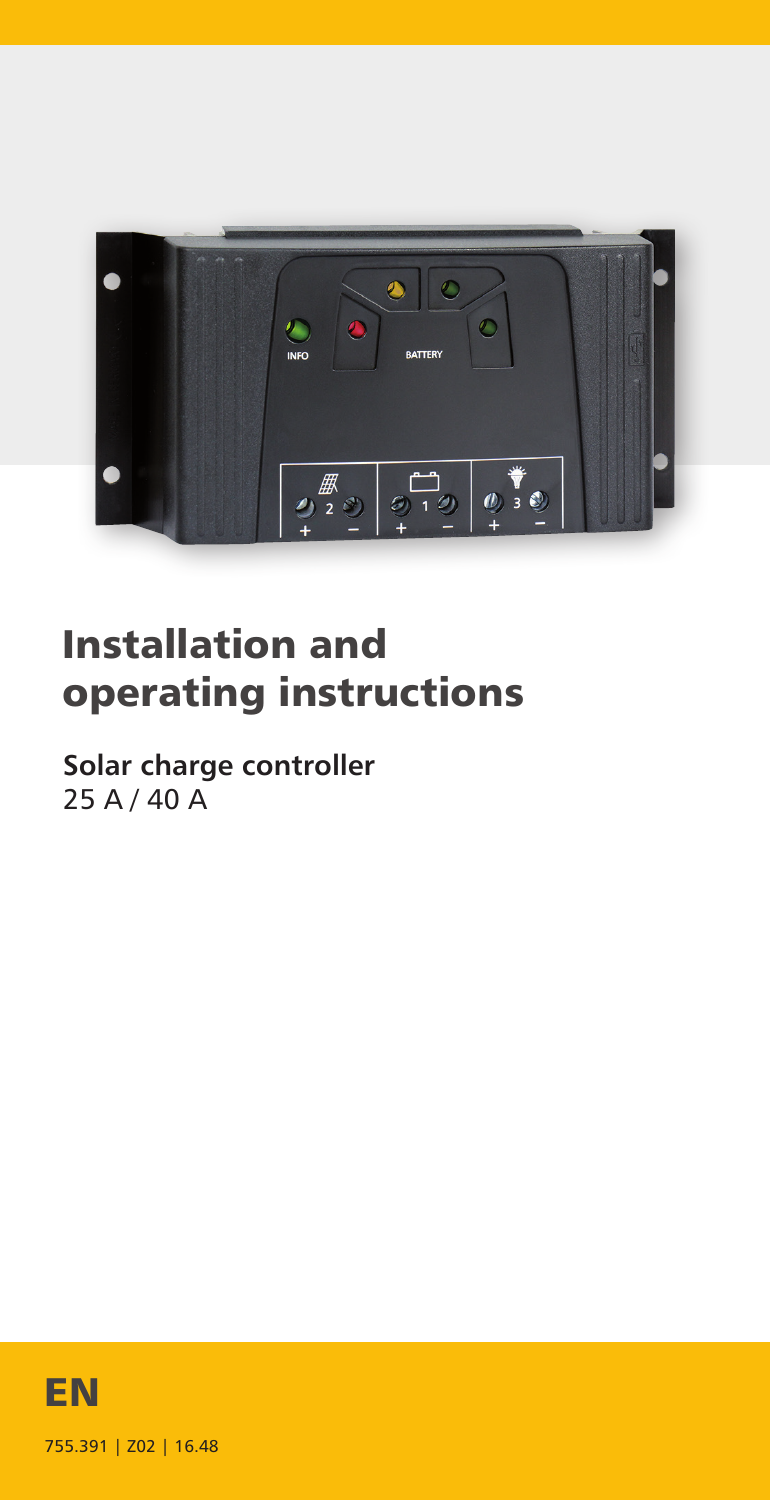## **Contents**

| 11 |                                               |  |
|----|-----------------------------------------------|--|
|    |                                               |  |
|    |                                               |  |
|    |                                               |  |
|    |                                               |  |
|    |                                               |  |
|    |                                               |  |
|    |                                               |  |
|    |                                               |  |
|    |                                               |  |
|    |                                               |  |
|    |                                               |  |
|    |                                               |  |
|    |                                               |  |
| 41 | Mounting the solar charge controller 5        |  |
|    | 4.1.1 Mounting location requirements5         |  |
|    | 4.1.2 Fastening the solar charge controller 5 |  |
|    |                                               |  |
|    |                                               |  |
|    |                                               |  |
|    |                                               |  |
|    |                                               |  |
|    |                                               |  |
|    |                                               |  |
|    |                                               |  |
|    |                                               |  |
|    |                                               |  |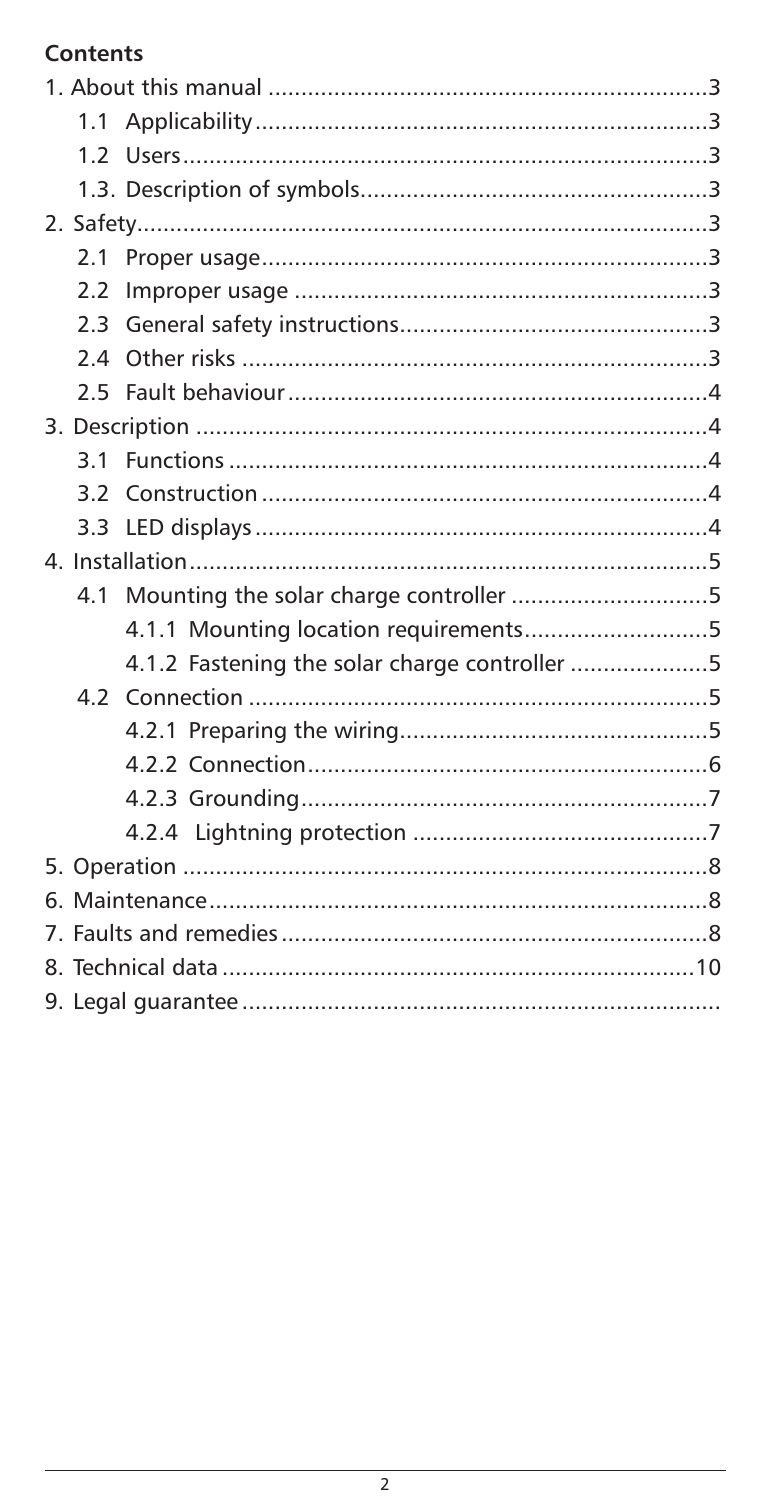## <span id="page-2-0"></span>**1. About this manual**

These operating instructions are part of the product.

- Read these operating instructions carefully before use,
- $\blacktriangleright$  keep them over the entire lifetime of the product,
- and pass them on to any future owner or user of this product.

## **1.1 Applicability**

This manual describes the installation, function, operation and maintenance of the solar charge controller.

## **1.2 Users**

These operating instructions are intended for end customers. A technical expert must be consulted in cases of uncertainty.

## **1.3. Description of symbols**

Safety instructions are identified as follows:

# **SIGNAL WORD**

**Type, source and consequences of the danger!**

Measures for avoiding danger

Instructions relating to the functional safety of the system are in **bold** type.

## **2. Safety**

## **2.1 Proper usage**

The solar charge controller may only be used in PV systems for charging and controlling lead-acid batteries in accordance with this operating manual and the charging specifications of the battery manufacturer.

### **2.2 Improper usage**

No energy source other than a solar generator may be connected to the solar charge controller. No mains devices, diesel generators or wind generators may be connected.

Do not connect any defective or damaged measuring equipment.

## **2.3 General safety instructions**

- $\blacktriangleright$  Follow the general and national safety and accident prevention regulations.
- Never alter or remove the factory plates and identification labels.
- $\blacktriangleright$  Keep children away from PV systems.
- Never open the device.

### **2.4 Other risks**

**Danger of fire and explosion**

- Do not use the solar charge controller in dusty environments, in the vicinity of solvents or where inflammable gases and vapours can occur.
- No open fires, flames or sparks in the vicinity of the batteries.
- Ensure that the room is adequately ventilated.
- $\blacktriangleright$  Check the charging process regularly.

 $\blacktriangleright$  Follow the charging instructions of the battery manufacturer.

**Battery acid**

- Acid splashes on skin or clothing should be immediately treated with soap suds and rinsed with plenty of water.
- If acid splashes into the eyes, immediately rinse with plenty of water. Seek medical advice.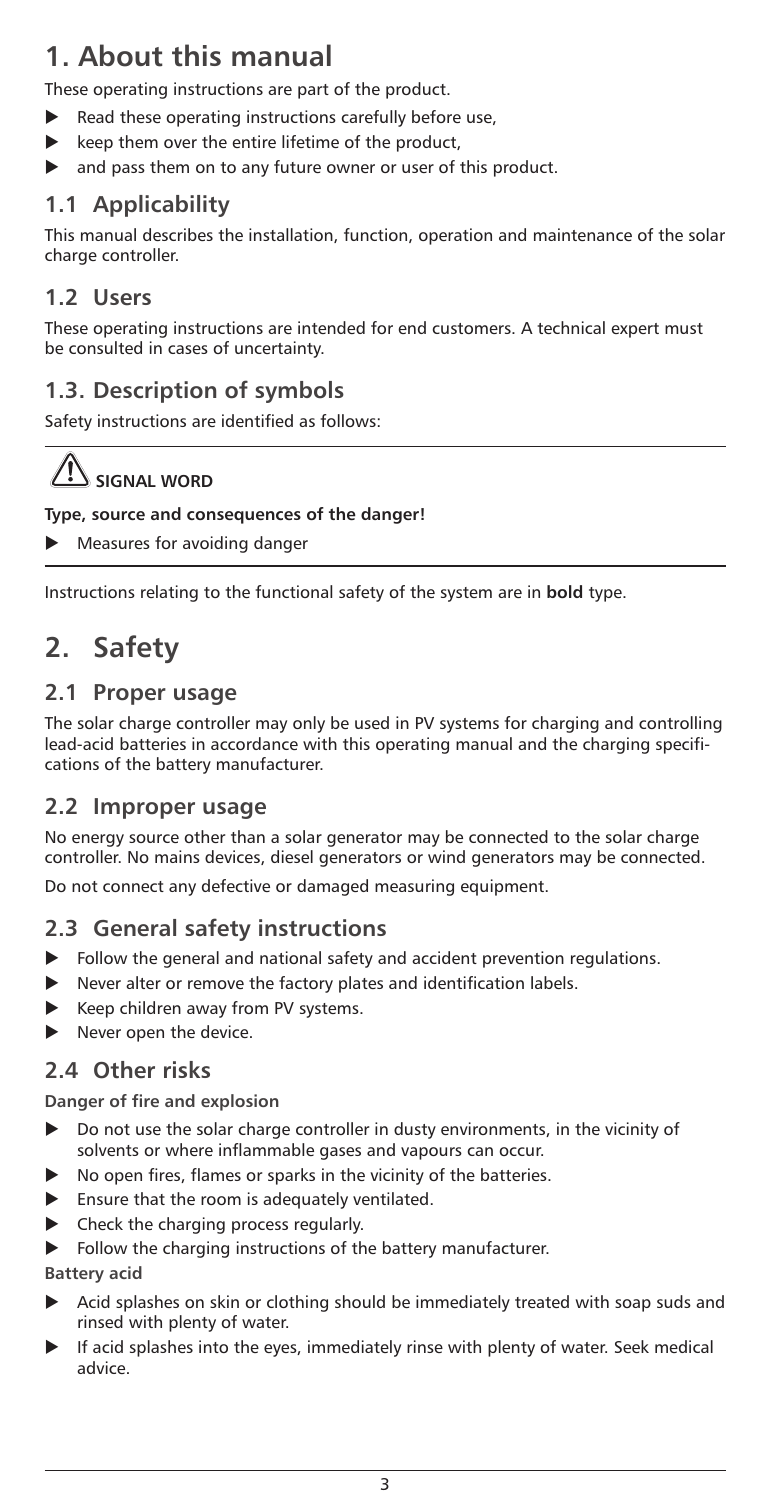## <span id="page-3-0"></span>**2.5 Fault behaviour**

Operating the solar charge controller is dangerous in the following situations:

- The solar charge controller does not appear to function at all.
- The solar charge controller or connected cables are visibly damaged.
- Emission of smoke or fluid penetration.
- When parts are loose.
- In these cases immediately remove the solar charge controller from the solar modules and battery.

## **3. Description**

## **3.1 Functions**

The solar charge controller

- monitors the state of charge of the battery bank,
- controls the charging process,
- controls the connection/disconnection of loads.
- This optimises battery use and significantly extends its service life.

A battery charging algorithm protects the battery from harmful states. Activation of the three deep discharge functions (LVW, LVD and LVR) is dependent upon the state of charge. The switching thresholds lie within the corresponding voltage window in accordance with the discharge or charging current.

## **3.2 Construction**



The solar charge controller consists of the following components:

- 1. info LED
- 2. 4 LEDs for displaying the state of charge (red, yellow, green 1 and green 2)
- 3. USB charging socket
- 4. terminal block for connecting the solar module
- 5. terminal block for connecting the battery
- 6. terminal block for connecting the loads loads

| LED                         | <b>Status</b>        | Meaning                                                                                                                                |  |
|-----------------------------|----------------------|----------------------------------------------------------------------------------------------------------------------------------------|--|
| Info LED                    | illuminates<br>green | normal operation                                                                                                                       |  |
|                             | flashes red          | a fault exists (see "Faults and remedies")                                                                                             |  |
| Red LED<br>flashing quickly |                      | battery empty, state of charge $<$ 40 %<br>when the battery continues to be discharged the<br>deep-discharge deactivation is triggered |  |
|                             | flashing             | deep-discharge deactivation, state of charge <<br>30 %                                                                                 |  |
| Yellow LED                  | illuminates          | battery weak, state of charge $< 50$ %                                                                                                 |  |
|                             | flashing             | switch-on threshold after deep-discharge deactiva-<br>tion has not yet been reached,<br>state of charge is 40 % to 50 %                |  |
| 1. green LED                | illuminates          | battery good, state of charge $>$ 50 %                                                                                                 |  |
| 2. green LED                | illuminates          | battery full, state of charge $> 80$ %                                                                                                 |  |
|                             | flashing quickly     | battery full, charge regulation active,<br>i.e. charging current reduced                                                               |  |

## **3.3 LED displays**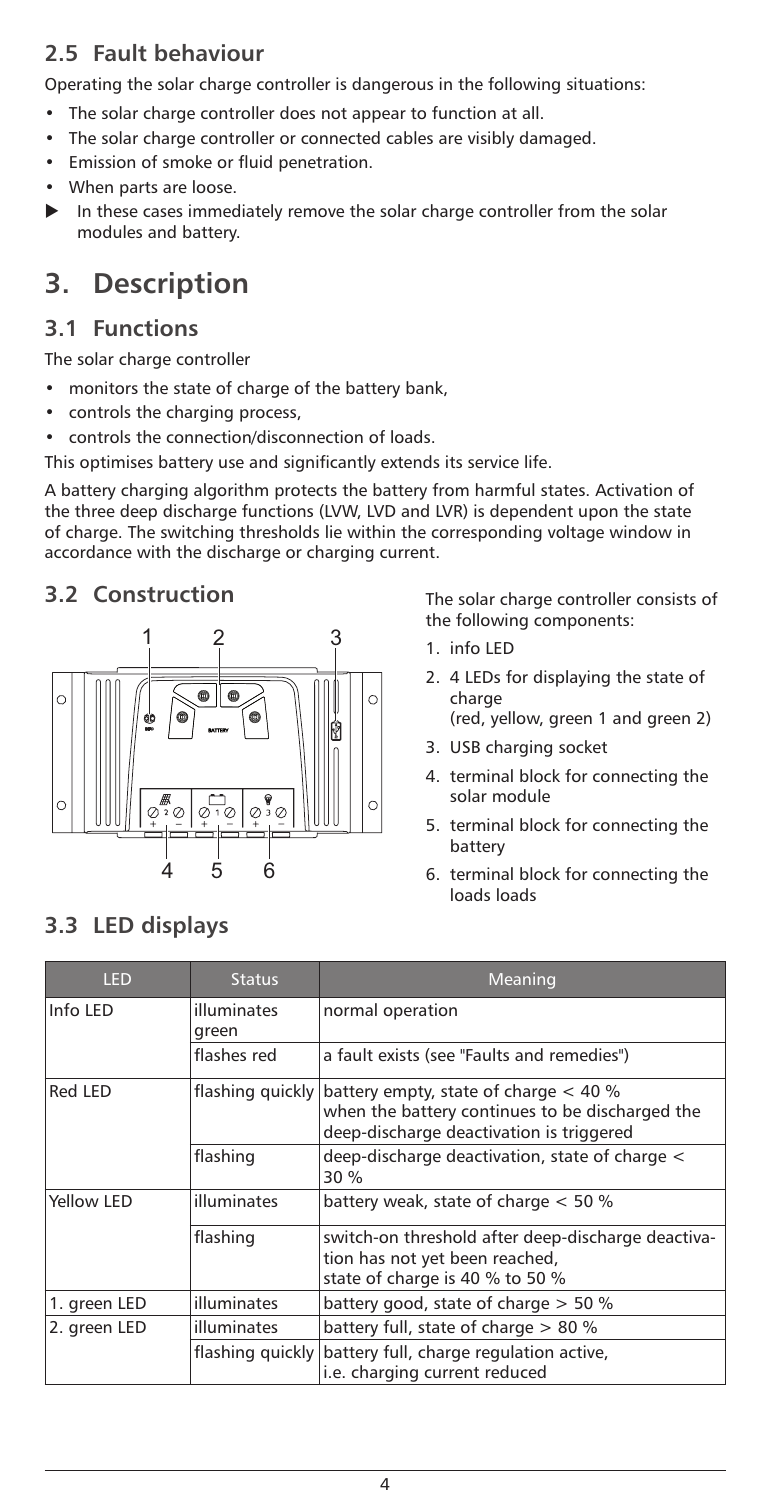## <span id="page-4-0"></span>**4. Installation**

## **WARNING**

**Danger of explosion from sparking! Danger of electric shock!**

- The solar charge controller may only be connected to the local loads and the battery by trained personnel and in accordance with the applicable regulations.
- Follow the installation and operating instructions for all components of the PV system.
- Ensure that no cables are damaged.

## **4.1 Mounting the solar charge controller**

### **4.1.1 Mounting location requirements**

- Do not mount the solar charge controller outdoors or in wet rooms.
- Do not subject the solar charge controller to direct sunshine or other sources of heat.
- Protect the solar charge controller from dirt and moisture.
- Mount upright on the wall (concrete) on a non-flammable substrate.
- Maintain a minimum clearance of 10 cm below and around the device to ensure unhindered air circulation.
- Mount the solar charge controller as close as possible to the batteries (with a safety clearance of at least 50 cm).

### **4.1.2 Fastening the solar charge controller**

- Mark the position of the solar charge controller fastening holes on the wall.
- Drill 4  $\emptyset$  6 mm holes and insert dowels.
- Fasten the solar charge controller to the wall with the cable openings facing downwards, using 4 oval head screws M4x40 (DIN 7996).

### **4.2 Connection**

## **4.2.1 Preparing the wiring**

**The cross section of the connection cable depends on the power output of the solar charge controller.**

| Controller type | Load/module<br>current | Cross-section     | <b>AWG</b> | Insulation |
|-----------------|------------------------|-------------------|------------|------------|
| 10 A            | 10 A                   | $6 \text{ mm}^2$  | 10         | 85 °C      |
| 15 A            | 15 A                   | $10 \text{ mm}^2$ |            | 85 °C      |
| 20 A            | 20 A                   | $10 \text{ mm}^2$ |            | 85 °C      |
| 30 A            | 30 A                   | $16 \text{ mm}^2$ |            | 85 °C      |

The table above applies to the following cable lengths:

- 10 m solar module connection cable
- 2 m battery connection cable
- 5 m load connection cable

#### **Consult a dealer if the specified cable lengths are inadequate.**

#### **An additional external fuse (not provided) must be connected to the battery connection cable, close to the battery pole.**

The external fuse prevents cable short circuits. A 40 A fuse can be used for all controller types.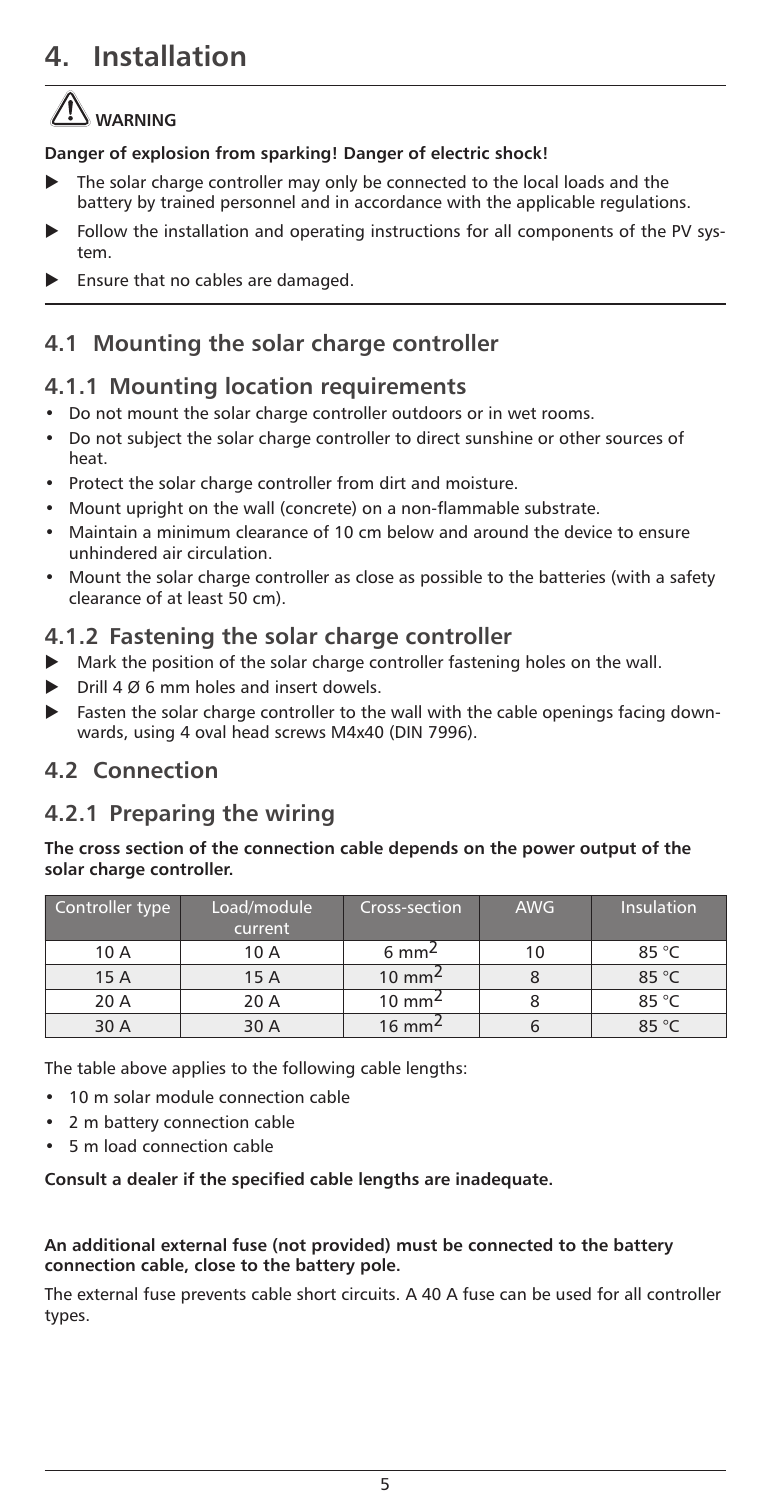# <span id="page-5-0"></span> **WARNING**

#### **Danger of explosion from sparking! Danger of electric shock!**

Solar modules generate electricity under incident light. The full voltage is present, even when the incident light levels are low.

- Protect the solar modules from incident light during installation, e.g. cover them.
- Never touch uninsulated cable ends.
- Use only insulated tools.
- Ensure that all loads to be connected are switched off. If necessary, remove the fuse.
- Connections must always be made in the sequence described below.



## **Connection sequence**

- 1. battery
- 2. solar module
- 3. loads

#### **1st step: Connect the battery**

- Label the battery connection cables as a plus cable  $(A+)$  and a minus cable (A–).
- Lay the battery cables in parallel between the solar charge controller and the battery.
- Connect the battery connection cable with the correct polarity to the middle pair of terminals on the solar charge controller (with the battery symbol).
- If necessary, remove any external fuse.
- Connect battery connection cable  $A+$  to the positive pole of the battery.
- Connect battery connection cable A– to the negative pole of the battery.
- Replace the external fuse in the battery connection cable.
- $\blacktriangleright$  If the connection polarity is correct, the info LED illuminates green.

#### **2nd step: Connect the solar module**

- Ensure that the solar module is protected from incident light.
- Ensure that the solar module does not exceed the max. permissible input current and the max. permissible input voltage in the entire operating temperature range.
- Label the solar module connection cables as a plus cable (M+) and a minus cable (M–).
- Lay both solar module connection cables in parallel between the solar module and the solar charge controller.
- First connect the  $M+$  solar module connection cable to the correct pole of the left pair of terminals on the solar charge controller (with the solar module symbol), then connect the M– cable.
- Remove the covering from the solar module.

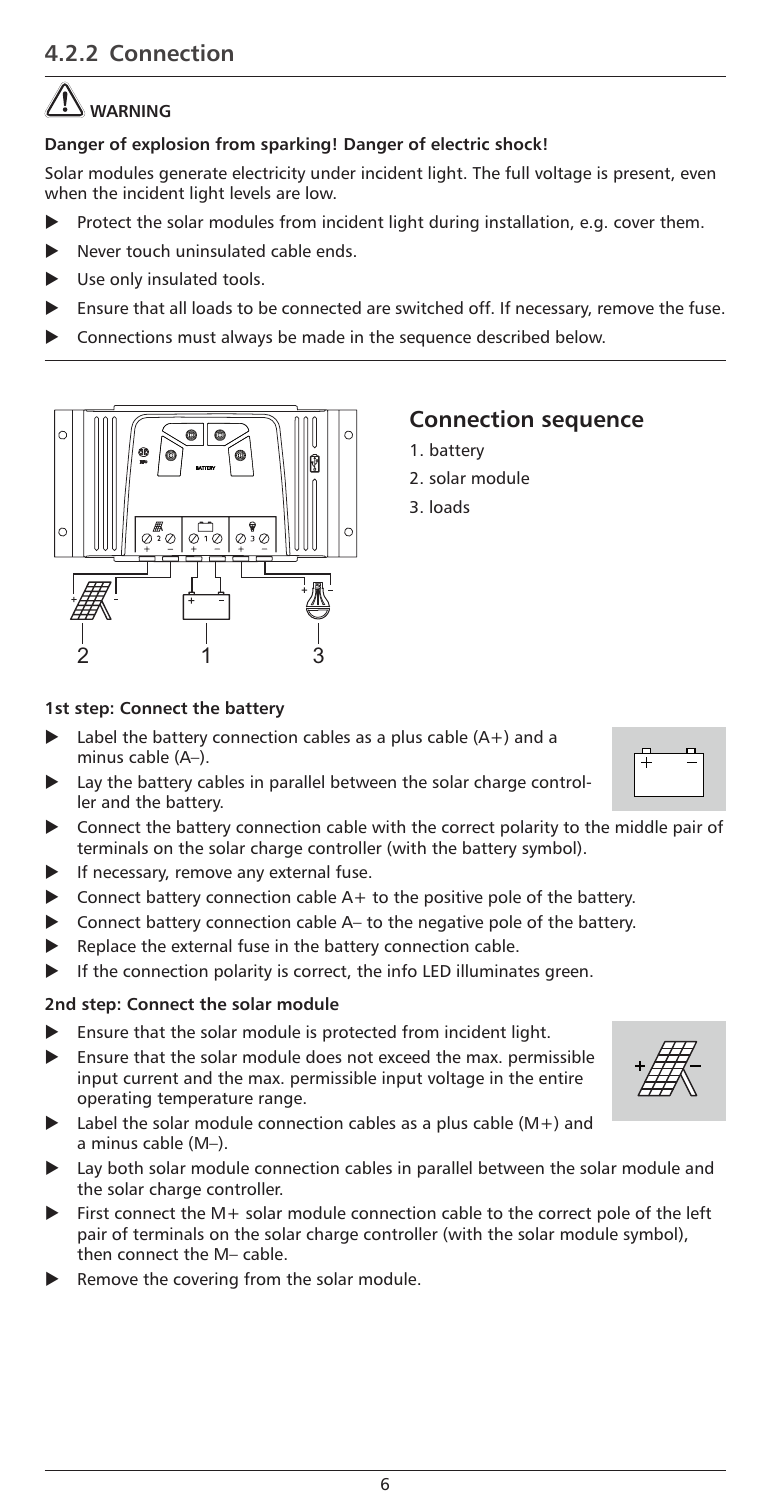#### <span id="page-6-0"></span>**3rd step: Connect loads**

#### Notes

- Connect loads that must not be deactivated by the solar charge controller deep discharge protection, e.g. emergency lights or radio connection, directly to the battery.
- Loads with a higher current consumption than the device output can be directly connected to the battery. However, the solar charge controller deep discharge protection will no longer intervene. Loads connected in this manner must also be separately fused. Inverters must be connected directly to the battery as a matter of principle.
- Label the load connection cables as a plus cable  $(L+)$  and a minus cable  $(L-)$ .
- Lay the load connection cables in parallel between the solar charge controller and the load
- First connect the  $L+$  load cable to the correct pole of the right pair of terminals on the solar charge controller (with the lamp symbol), then connect the L– cable.
- Replace the load fuse or switch on the load.
- Connect USB consumers to the USB charging socket.

#### **4th step: Final work**

Fasten all cables with strain relief in the direct vicinity of the solar charge controller (clearance of approx. 10 cm).

#### **4.2.3 Grounding**

When constructing a stand-alone solar energy system, from a technical point of view the controller does not necessary need to be grounded. However, be sure to always observe the applicable respective national regulations regarding grounding. All positive connections can be grounded but with negative grounding only one connection can be grounded.



#### **Caution**

**Danger of damage to the controller. Make sure that no common connection exists for the** *Module Minus***,** *Battery Minus* **and** *Load Minus* **connections, e.g. via a ground connection.** 



### **4.2.4 Lightning protection**

In systems subjected to an increased risk of overvoltage damage, we recommend installing additional lightning protection / overvoltage protection to reduce dropouts.

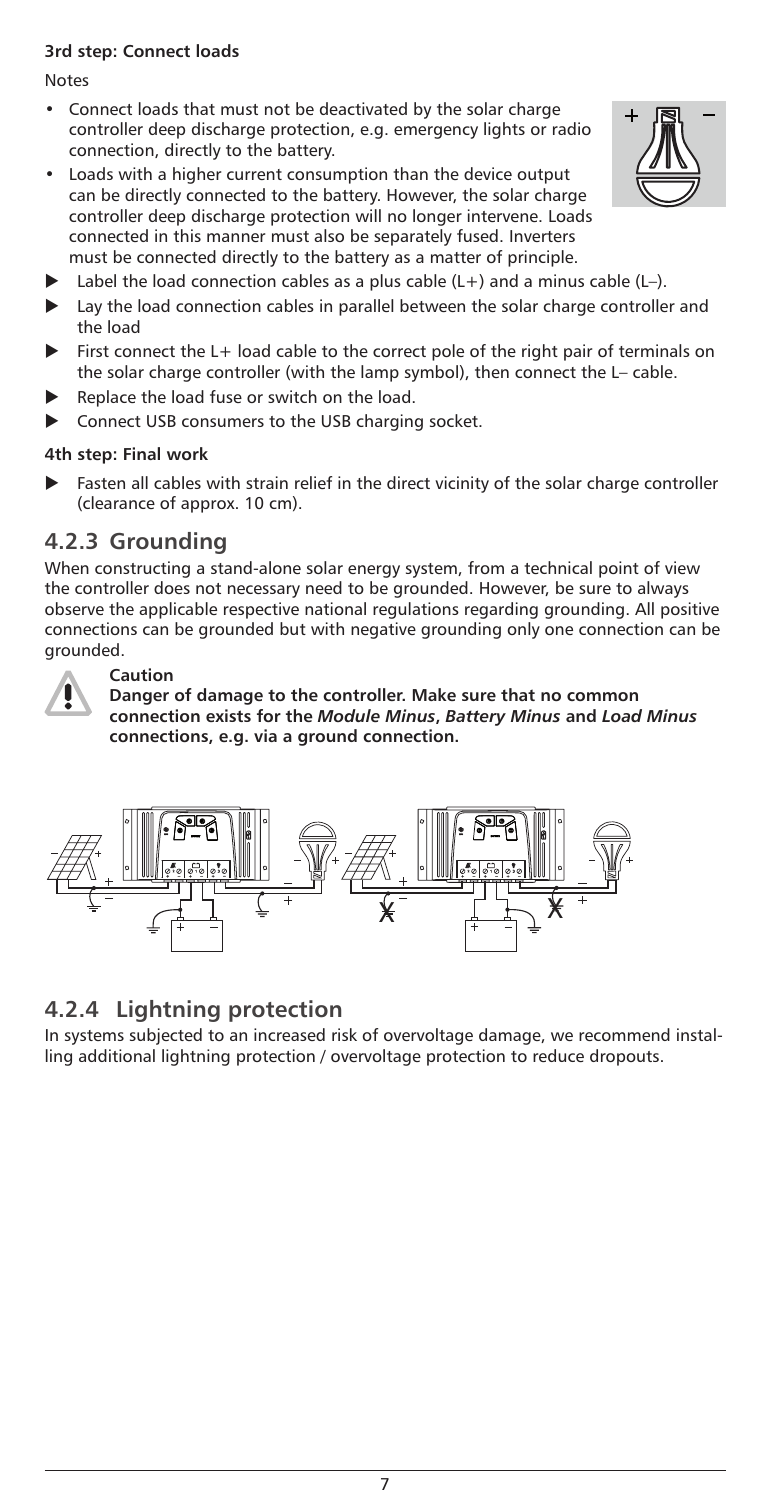## <span id="page-7-0"></span>**5. Operation**

The solar charge controller immediately begins operation once the battery is connected or the external fuse is inserted.

The displays of the solar charge controller show the current operating mode. User intervention or user settings are not required.

#### **Protection functions**

The following integrated protection functions of the solar charge controller ensure that the battery is handled as gently as possible.

#### **The following protection functions are part of the basic function of the controller:**

- Overcharge protection
- Deep discharge protection
- Battery undervoltage protection
- Solar module reverse current protection

#### **The following simple installation errors do not result in the destruction of the controller. After correcting the fault, the device will continue to operate correctly:**

- Protection from solar module short circuits / protection against wrong solar module polarity up to an open-circuit module voltage Uoc of  $<$  35 V.
- Protection from short circuits at the load output or excessive load current
- Protection from battery connection with incorrect polarity
- Protection from solar module overcurrent
- Protection from device overtemperature
- Protection from overvoltage at the load output
- Protection from the wrong connection sequence

## **6. Maintenance**

The solar charge controller is maintenance-free.

All components of the PV system must be checked at least annually, according to the specifications of the respective manufacturers.

- $\blacktriangleright$  Ensure adequate ventilation of the cooling element.
- Check the cable strain relief.
- Check that all cable connections are secure.
- Tighten screws if necessary.
- Terminal corrosion

## **7. Faults and remedies**

| Fault                   | Cause                                                                | Remedy                                                                                                          |  |
|-------------------------|----------------------------------------------------------------------|-----------------------------------------------------------------------------------------------------------------|--|
| No display              | • battery voltage too low                                            | $\triangleright$ pre-charge the battery                                                                         |  |
|                         | • the external fuse in the<br>battery connection cable has<br>blown. | replace the external fuse                                                                                       |  |
|                         | • battery is not connected                                           | 1.unclamp all connections                                                                                       |  |
|                         | • battery is connected with the<br>wrong polarity                    | 2. connect a (new) battery with<br>the correct polarity                                                         |  |
|                         | • battery is defective                                               | 3. reconnect the solar module<br>and loads                                                                      |  |
| Info LED flashes<br>red | • charging interrupted due to<br>excessive charging current          | charging automatically conti-<br>nues as soon as the charging<br>current lies within the permis-<br>sible range |  |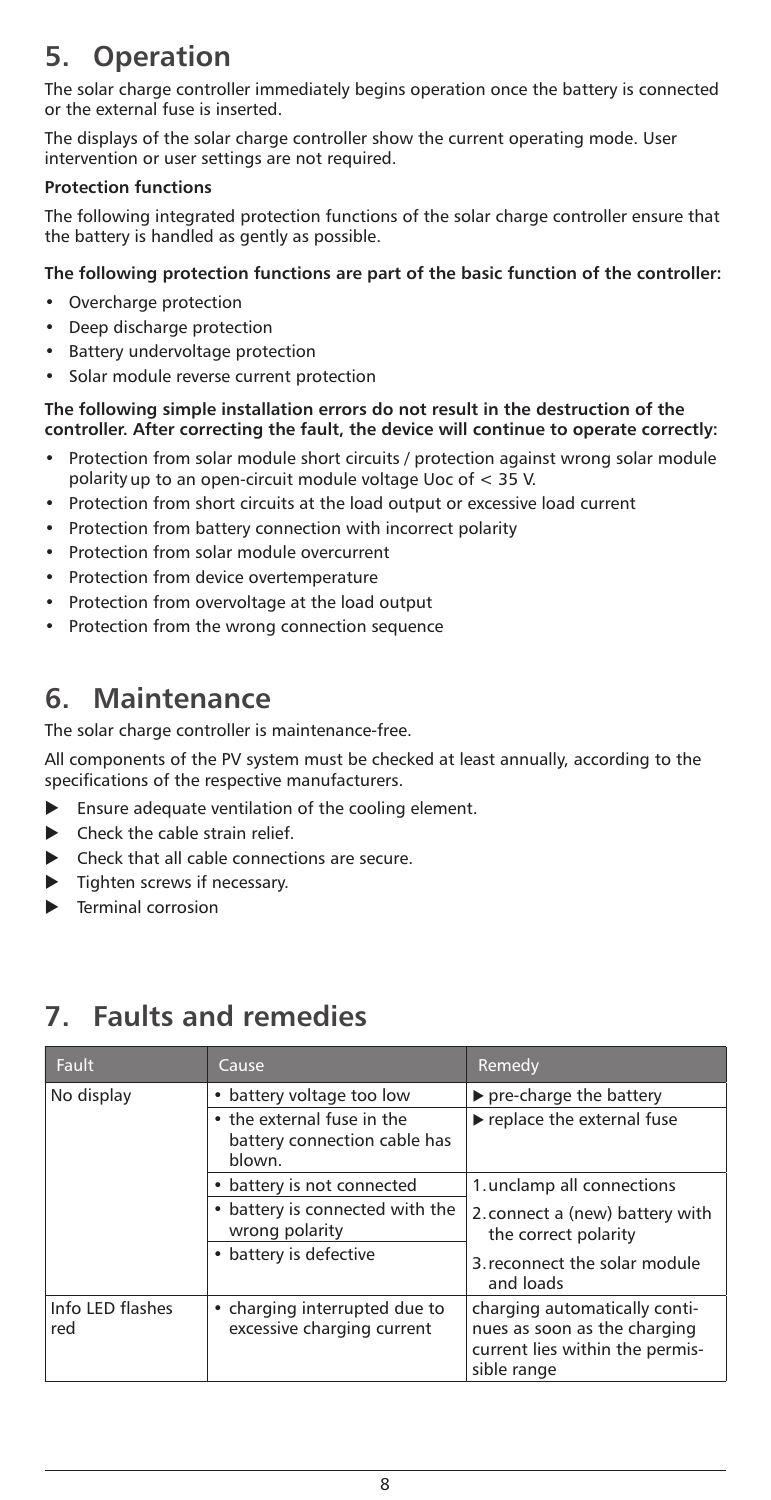| Fault                                                  | Cause                                                                                 | Remedy                                                                                                                    |
|--------------------------------------------------------|---------------------------------------------------------------------------------------|---------------------------------------------------------------------------------------------------------------------------|
| Load cannot be<br>operated or only<br>for a short time | • load output is switched off<br>due to excessive load current                        | reduce load current, if neces-<br>sary switch off or disconnect<br>loads                                                  |
|                                                        |                                                                                       | check loads                                                                                                               |
| info LED flashes                                       | • load output is switched off                                                         | 1. disconnect loads                                                                                                       |
| red                                                    | due to short circuit at load<br>output                                                | 2. correct the cause of the short<br>circuit                                                                              |
|                                                        |                                                                                       | 3. reconnect loads                                                                                                        |
|                                                        | • load output is switched off<br>due to overheating of the<br>solar charge controller | the load output automatically<br>switches on again once the<br>solar charge controller has<br>cooled down                 |
|                                                        |                                                                                       | $\blacktriangleright$ improve the cooling air<br>circulation                                                              |
|                                                        |                                                                                       | remove any other heat<br>sources                                                                                          |
|                                                        |                                                                                       | ► check the conditions of use<br>and the mounting location                                                                |
| Load cannot be<br>operated<br>$^{+}$                   | • load output is switched<br>off due to too low battery<br>voltage                    | the load output automatically<br>switched on again as soon as<br>the battery voltage lies within<br>the permissible range |
| info LED flashes<br>red                                |                                                                                       | pre-charge the battery                                                                                                    |
| $^{+}$<br>red battery LED                              |                                                                                       | equip loads directly connect-<br>ed to the battery with deep<br>discharge protection                                      |
| flashes                                                |                                                                                       | the check the battery and replace<br>if necessary                                                                         |
| Load cannot be<br>operated<br>$^{+}$                   | • load output is switched off<br>due to excessive battery<br>voltage                  | the load output automatically<br>switched on again as soon as<br>the battery voltage lies within<br>the permissible range |
| info LED flashes                                       | • incorrect grounding                                                                 | lack the grounding                                                                                                        |
| red<br>$^{+}$                                          | • external charging source is<br>not voltage-limited                                  | theck the external charging<br>source                                                                                     |
| 2. green LED<br>flashes                                |                                                                                       | if necessary, switch off exter-<br>nal charging sources                                                                   |
| Load cannot be                                         | • defective load or installation                                                      | connect load correctly                                                                                                    |
| operated<br>$\pm$                                      | error                                                                                 | replace load                                                                                                              |
| info LED illumi-<br>nates green                        |                                                                                       |                                                                                                                           |
| Battery is not                                         | · solar module not connected                                                          | connect the solar module                                                                                                  |
| charged                                                | • solar module connected with                                                         | connect the solar module                                                                                                  |
|                                                        | incorrect polarity                                                                    | with the correct polarity                                                                                                 |
|                                                        | • short circuit at solar module<br>input                                              | correct the cause of the short<br>circuit                                                                                 |
|                                                        | • incorrect solar module<br>voltage                                                   | use a solar module of the<br>specified voltage                                                                            |
|                                                        | · solar module defective                                                              | replace the solar module                                                                                                  |
| Battery display<br>jumps quickly                       | • large pulse current                                                                 | tune the current consump-<br>tion to match the battery<br>capacity                                                        |
|                                                        | • battery is defective                                                                | replace the battery                                                                                                       |